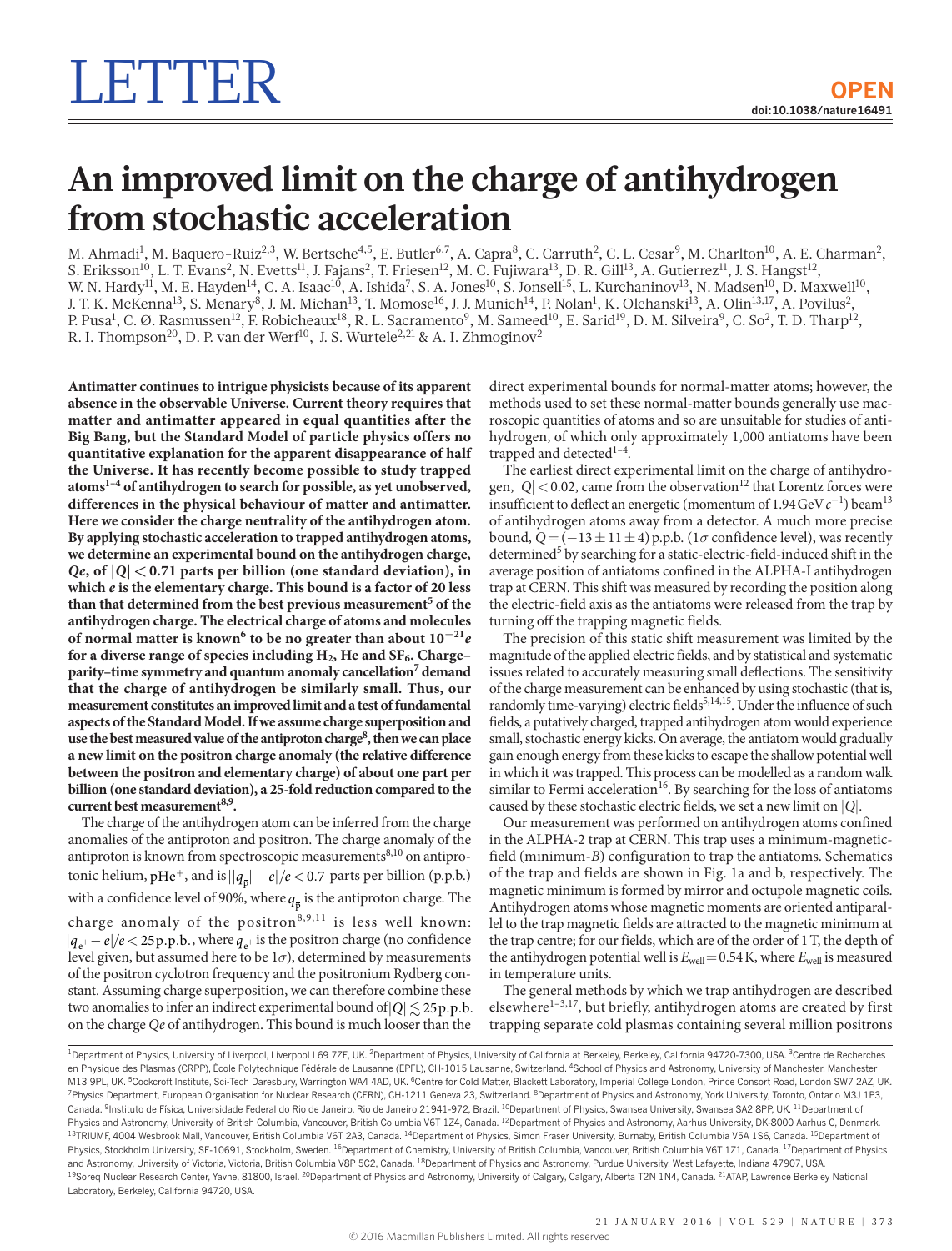

<span id="page-1-0"></span>**Figure 1** | **Experiment schematic. a**, Electrode structure of the ALPHA-2 trap, showing the approximate positions of the mirror and octupole coils. The particle detector (not shown) surrounds the octupole. (The vertical scale has been expanded for clarity.) **b**, Magnetic field on the axis (*z*) of the atom trap showing the axial magnetic potential well induced by the mirror fields. **c**, A snapshot of the applied stochastic electric-field potential *Φ* at several radii *r* as a function of *z*. 'On wall' indicates the wall of the Penning trap; 'on axis' indicates the axis of the trap  $(r=0)$ . The purple brackets indicate a typical travel distance and potential change experienced by an antiatom with 0.1K of axial energy in 1 ms.

and several tens of thousands of antiprotons. The positrons come from a radioactive sodium source<sup>18</sup>, and the antiprotons are generated by CERN's Antiproton Decelerator (AD). Antiatoms are formed by three-body recombination when these two plasmas are mixed using autoresonance<sup>[19](#page-3-16),[20](#page-3-17)</sup> in the trap interior. Approximately 0.01% of the roughly ten thousand atoms created in each 1-s-long mixing interval are sufficiently cold to be trapped. The antiatoms are detected by releasing them from the trap by turning off the trap magnetic fields. A three-layer silicon vertex detector (SVD) surrounding the trap is used to detect, locate and time the resulting antiatom annihilations<sup>[21](#page-3-18)</sup>. The detector and its associated multivariate analysis<sup>[22–24](#page-3-19)</sup> (MVA) software can detect approximately 82% of the antiatoms that annihilate in the trap.

To generate the stochastic electric field necessary for our measurement, we impose the electric potential shown in [Fig. 1c](#page-1-0) on the trap by biasing the trap electrodes. We make this potential, and the associated electric field, vary stochastically by repeatedly changing the bias on the electrodes from that shown in [Fig. 1c](#page-1-0) to its negation. We use  $N = 84,900$ transitions, which, altogether, last 114.9s in each experimental cycle (see [Fig. 2\)](#page-1-1). The interval between transitions averages 1ms, but is randomized for reasons that are discussed later.

Each of the potential transitions would non-adiabatically perturb the kinetic energy of a charged antiatom; as noted above, these kicks correspond, approximately, to a random walk in energy. To model this process, we need to estimate the average potential change subsequent to each of the transitions. Measurements using our first trap, ALPHA-I<sup>3</sup>, showed that the energy of the trapped antiatoms is roughly distribute[d2](#page-3-21)[,5](#page-3-2),[25](#page-3-22)[,26](#page-3-23) as a high-temperature, three-dimensional (3D) Maxwellian distribution truncated near *E*well. The typical energy of the component of motion along the trap axis is therefore about 0.1K, which corresponds to a travel distance of about 30mm in 1ms. From the purple



<span id="page-1-1"></span>**Figure 2** | **Stochastic drive potentials. a**, Time structure of the stochastic drive potential repetitions. The potential is non-zero within the first 1.698 s of each repetition. The fifty repetitions are separated by 2.298 s. **b**–**d**, Snapshots of the typical time histories of the measured potentials applied to different electrodes; insets illustrate details of the transitions. Note that the time intervals between transitions vary stochastically.

brackets shown in [Fig. 1c,](#page-1-0) we see that an antiatom possessing this axial kinetic energy would experience a potential change of Δ*Φ*≈100V in 1ms, although there are substantial uncertainties in this estimate due to variations in the potential over the volume of the trap, the distribution of kinetic energies and the potential changes arising from radial motion. A simple energy-diffusion model predicts that an antiatom with a putative charge *Qe* would gain energy of about  $|Q|e\Delta\Phi\sqrt{N}$ . Consequently, the antiatom would gain roughly enough energy to escape from a trap of depth *E*well if

$$
|Q| \gtrsim \frac{E_{\text{well}}}{e\Delta\Phi\sqrt{N}}\tag{1}
$$

Evaluating this equation using our experimental parameters yields  $|Q| \ge 1.6$  p.p.b. However, equation (1) assumes that the antiatom starts with zero initial kinetic energy. Prior measurements indicate that the average antiatom starts with more than half the energy it needs to escape; thus, the bound on |*Q*| is probably lower.

Stochastic acceleration requires an element of randomness in the relation between the frequency of the driving-potential inversions and the frequencies of the antiatom orbital oscillations. Trajectory simulations (see, for example, figure 6 in ref. [15](#page-3-12)) demonstrate that the orbits in the unforced system are generally not regular and do not have a fixed frequency. In many cases, these variations in orbital frequency would make even a strictly periodic driving potential act stochastically. However, some orbits have long-lasting periods of regular motion, and antiatoms in these orbits might not be accelerated by the driving potential. As proposed in ref. [15](#page-3-12), we introduce sufficient stochasticity into the system by a random modulation, with a uniform distribution and a standard deviation of 0.2 ms, of the time interval between potential transitions. (This variability is visible in [Fig. 2b–d.](#page-1-1)) Simulations<sup>[14](#page-3-11),[15](#page-3-12)</sup> show that it is not necessary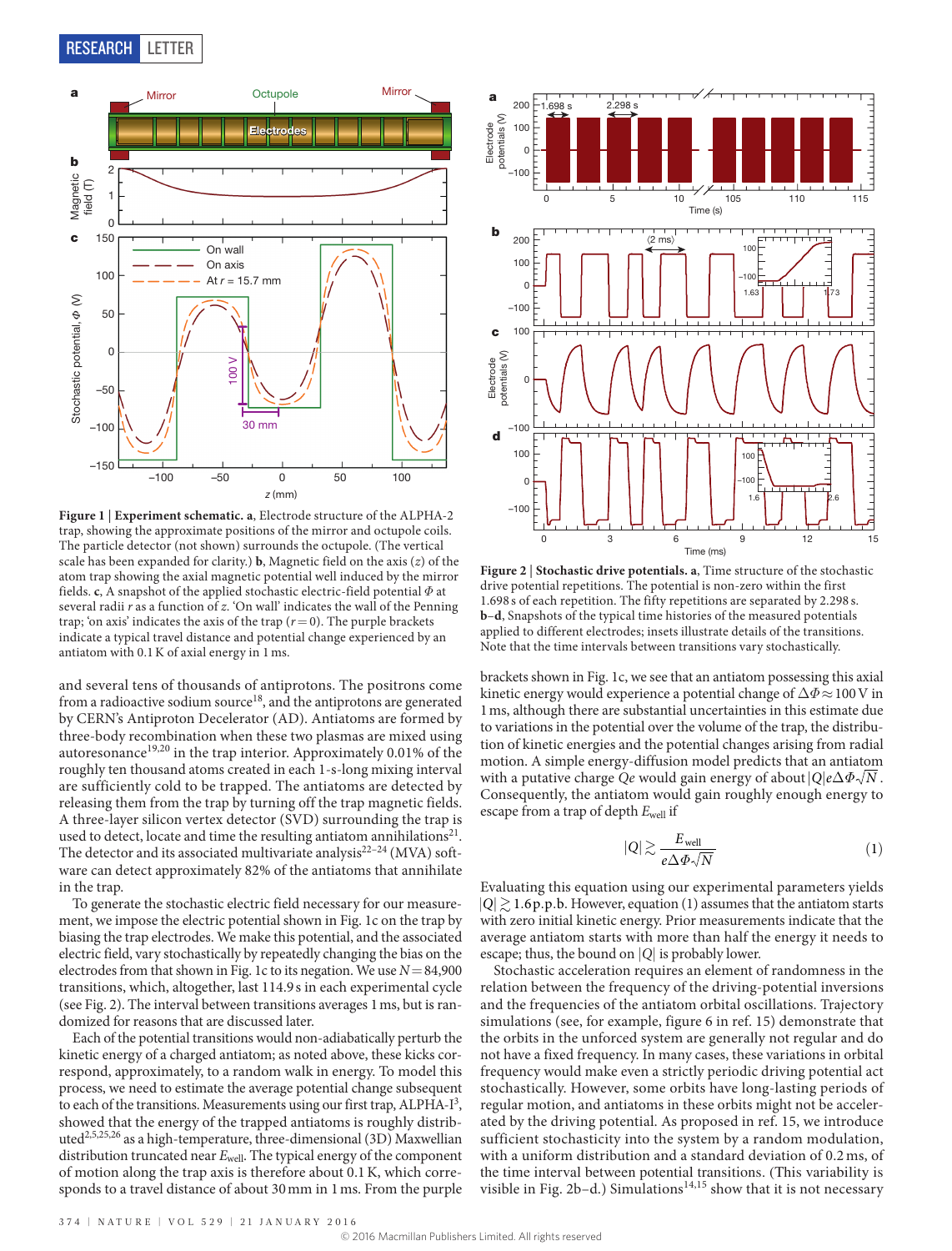<span id="page-2-0"></span>**Table 1** | **Results of the stochastic and null trials**

|                   | Number of trials | Observed antiatoms |
|-------------------|------------------|--------------------|
| Stochastic trials | 10               | 1 ^                |
| Null trials       | 1 ∩              |                    |

or beneficial to randomize the voltage levels between which the electrode potentials switch.

To bound |*Q*|, we alternated between two experimental protocols, each with four phases. The first protocol involved stochastic trials, in which we (1) trapped antihydrogen, (2) subjected any trapped antihydrogen to the stochastic potential variations described above, (3) allowed any antiatoms remaining after the stochastic phase to escape by turning the confining magnetic fields off, and then (4) counted the number of antiatoms that thus escaped using the silicon vertex detector. The second protocol involved null trials, which were performed in strict alternation with the stochastic trials, and were identical to them in all respects, except that the potentials were set to zero during phase (2). Thus, in both types of trials we attempted to hold the antiatoms for the same time (114.9 s) after phase (1). Assuming that the underlying initial antihydrogen trapping rate and all other systematic effects are the same in the stochastic and null trials, a statistically significant difference between the number of antiatoms detected after these trials would imply the existence of a non-zero *Q* being acted upon by the oscillating electric fields of the stochastic trials. (As discussed in Methods, known polarization and polarizability effects are negligible in the current experiment.)

The results of executing both protocols ten times are presented in [Table 1](#page-2-0). We observed no differences in the number of antiatoms released in phase (3) between the two protocols, which suggests that the charge if any—of antihydrogen is below that required to escape from the trap,  $|Q| \leq 1.6$  p.p.b. (based on the analytic estimate given above). This rough estimate can be made more robust and precise by simulating the dynamics of the antiatoms and using a proper statistical analysis. (Events detected during phase (2) are compiled in [Extended Data Table 1](#page-7-0) and discussed in Methods, and are compatible with cosmic rays.)

We use simulations<sup>[1](#page-3-0),[2](#page-3-21)[,5,](#page-3-2)[15,](#page-3-12)[25,](#page-3-22)[26](#page-3-23)</sup> that model the experiment closely, including detailed models of the trap fields and stochastic timing, and realistic initial conditions validated by previous experiments. The simulations begin by mimicking the initial mixing of the two plasmas and subsequent relaxation periods. We model the null trials by propagating the antiatoms in the electric-field-free trap for a further 114.9 s. We model the stochastic trials by assigning the antiatoms a putative *Q*, and propagating them in the presence of the stochastic electric fields for this same 114.9s. For each value of *Q* studied, we launch 1,000 antiatoms.

For each simulated *Q*, we determine the survival probability *s* by calculating the ratio of the number of antiatoms that survive the stochastic simulations to the number that survive the null simulations; the results are shown in [Fig. 3](#page-2-1). Because the stochastic drive reverses direction every half-cycle, it is unbiased on average; consequently, *s* depends on the magnitude of the charge |*Q*|, but not on its sign.

Although it is clear from [Fig. 3](#page-2-1) that the bound on |*Q*| set by our experiment will be in the neighbourhood of 1p.p.b., it is not immediately clear exactly what *s* and, hence, what |*Q*| to assign from this figure and the data in [Table 1.](#page-2-0) We might begin by setting a threshold of  $s = 0.5$ ; however with a per-trial antiatom observation rate of  $r \approx 24/20 = 1.2$ , the probability that 12 (what we observed) or more antiatoms would have survived in 10 trials with *s*=0.5 is only 0.02 assuming Poissonian statistics. Clearly, our data will support setting the threshold at some larger value of *s*. Furthermore, our limited data set only provides an estimate for *r*. This suggests that a Bayesian methodology, in which *r* is treated as a nuisance parameter, would be useful for finding a more precise limit on |*Q*|.

In Methods we present a simple Bayesian analysis that suggests that *s*>0.79 and that the corresponding bound on |*Q*|, found by inverting the curve in [Fig. 3,](#page-2-1) is  $|Q|$  < 0.59 p.p.b. However, this analysis ignores



<span id="page-2-1"></span>**Figure 3** | **Survival probability.** Simulated survival probability *s* as a function of |*Q*| for the stochastic trials. The blue crosses are the number of antiatoms surviving at the given |*Q*| value divided by the number of antiatoms surviving at  $Q=0$  (the null simulation). The orange band of varying thickness is the  $1\sigma$  confidence region from a Bayesian fit to this simulation data; see the Supplementary Information for further explanation.

systematic uncertainties; fortunately, our experiment is relatively insensitive to these uncertainties. For example, the analytic expression given in equation (1) shows that uncertainties in  $\varPhi$  (or in the magnitude of the electric field |*E*|) affect our bound on |*Q*| linearly. Because these fields are known to within approximately 1%, uncertainties in *Φ* have a negligible effect compared to that of our statistical uncertainties. Similarly, uncertainties in the magnitude of the magnetic field |*B*| contribute to uncertainties in  $|Q|$  through its linear dependency on  $E_{well}$ . Because *E*well depends on the mirror and octupole fields approximately linearly, and because both are known to within approximately 1%, these effects are unimportant. Details of the magnetic field structure beyond the maximum and minimum are similarly unimportant because they do not affect the trap depth. Simulations show that *s* is not greatly influenced by changes in the volume from which the antiatoms are initially launched.

All of the data were taken over adjacent half-shifts, separated by 16h, at CERN's AD facility. We are not aware of any mechanism that could have substantially altered the observation rate *r* in synchronization with the strict alternation of the stochastic and null trials. Likewise, this alternation makes the measurement robust against failures of the detector system. Nonetheless, we performed extensive tests $^{27}$  of the detector performance to confirm that there were no substantial failures or performance degradations (see [Extended Data Fig. 1](#page-6-0)). The expected number of cosmic rays incorrectly identified as antiatoms is 0.07 for each of the two sets of ten trials; this has a negligible effect on our bound on |*Q*| (see Supplementary Information).

Simulations do reveal a small dependence of *s* on the initial energy distribution of the antiatoms. Two distributions that bound our preferred, truncated Maxwellian distribution were studied for our previous apparatus ALPHA-I. Although we have good evidence to rule out these bounding distributions<sup>[5](#page-3-2)[,25](#page-3-22),[26](#page-3-23)</sup>, their impact on the measurement reported here is discussed in Supplementary Information. With an additional, even smaller correction arising from the statistical error in the Monte Carlo simulation, our bound degrades to  $|O| < 0.71$  p.p.b. at a 68.3%  $(1\sigma)$  confidence level. This bound represents a 20-fold improvement on the best previous bound<sup>5</sup>.

Given that the charge anomaly of the antiproton<sup>8,10</sup> is bound at below 0.7p.p.b., our result, combined with the assumption of charge superposition, limits the charge anomaly of the positron to 1p.p.b. (1*σ*), a 25-fold improvement on the best previous bound<sup>[8](#page-3-5),[9](#page-3-6)</sup>. By modestly increasing the potentials, holding the antiatoms for longer times and cooling the antiatoms<sup>28</sup>, we expect (see the scalings in equation (1)) to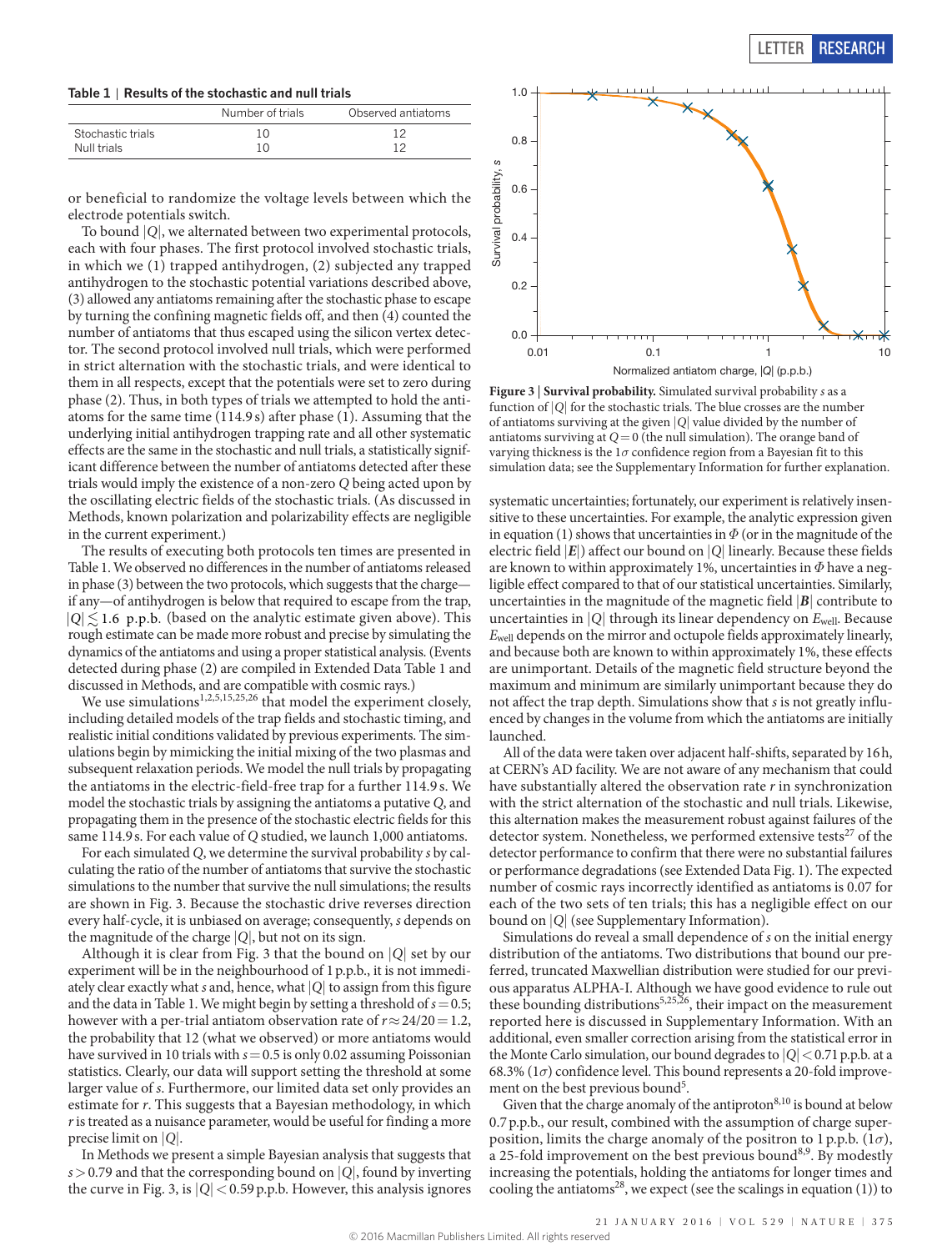be able to improve the antihydrogen charge bound by several orders of magnitude[15;](#page-3-12) these realizable improvements exceed those that could be obtained by the previously used static-electric-field shift methodology<sup>5</sup>.

**Online Content** Methods, along with any additional Extended Data display items and Source Data, are available in the [online version of the paper](http://www.nature.com/doifinder/10.1038/nature16491); references unique to these sections appear only in the online paper.

## **received 5 September; accepted 17 November 2015.**

- <span id="page-3-0"></span>1. Andresen, G. B. *et al.* Trapped antihydrogen. *Nature* **468,** 673–676 (2010).
- <span id="page-3-21"></span>2. Andresen, G. B. *et al.* Confinement of antihydrogen for 1,000 seconds. *Nature Phys*. **7,** 558–564 (2011).
- <span id="page-3-20"></span>3. Amole, C. *et al.* The ALPHA antihydrogen trapping apparatus. *Nucl. Instrum. Methods Phys. Res. A* **735,** 319–340 (2014).
- <span id="page-3-1"></span>4. Gabrielse, G. *et al.* Trapped antihydrogen in its ground state. *Phys. Rev. Lett.* **108,** 113002 (2012).
- <span id="page-3-2"></span>5. Amole, C. *et al.* Experimental limit on the charge of antihydrogen. *Nature Commun*. **5,** 3955 (2014).
- <span id="page-3-3"></span>6. Bressi, G. *et al.* Testing the neutrality of matter by acoustic means in a spherical resonator. *Phys. Rev. A* **83,** 052101 (2011).
- <span id="page-3-4"></span>7. Quigg, C. *Gauge Theories of the Strong, Weak, and Electromagnetic Interactions*  (Westview Press, 1997).
- <span id="page-3-5"></span>8. Olive, K. A. *et al.* Review of particle physics. *Chinese Phys. C* **38,** 090001 (2014). 9. Fee, M. S. *et al.* Measurement of the positronium 1 3*S*1–2 3*S*1 interval by
- <span id="page-3-7"></span><span id="page-3-6"></span>continuous-wave two-photon excitation. *Phys. Rev. A* **48,** 192–219 (1993). 10. Hori, M. *et al.* Two-photon laser spectroscopy of antiprotonic helium and the antiproton-to-electron mass ratio. *Nature* **475,** 484–488 (2011).
- <span id="page-3-8"></span>11. Hughes, R. J. & Deutch, B. I. Electric charges of positrons and antiprotons. *Phys. Rev. Lett.* **69,** 578–581 (1992).
- <span id="page-3-9"></span>12. Greenland, P. T. Antimatter. *Contemp. Phys.* **38,** 181–203 (1997).
- <span id="page-3-11"></span><span id="page-3-10"></span>13. Baur, G. *et al.* Production of antihydrogen. *Phys. Lett. B* **368,** 251–258 (1996). 14. Baquero-Ruiz, M. *Studies on the Neutrality of Antihydrogen*. PhD thesis, University of California, Berkeley (2013).
- <span id="page-3-12"></span>15. Baquero-Ruiz, M. *et al.* Using stochastic acceleration to place experimental limits on the charge of antihydrogen. *New J. Phys.* **16,** 083013 (2014).
- <span id="page-3-13"></span>16. Fermi, E. On the origin of the cosmic radiation. *Phys. Rev.* **75,** 1169–1174 (1949).
- <span id="page-3-14"></span>17. Andresen, G. B. *et al.* Search for trapped antihydrogen. *Phys. Lett. B* **695,** 95–104 (2011).
- <span id="page-3-15"></span>18. Murphy, T. & Surko, C. Positron trapping in an electrostatic well by inelastic collisions with nitrogen molecules. *Phys. Rev. A* **46,** 5696–5705 (1992).
- <span id="page-3-16"></span>19. Fajans, J. & Frièdland, L. Autoresonant (nonstationary) excitation of a pendulum, Plutinos, plasmas and other nonlinear oscillators. *Am. J. Phys.* **69,** 1096–1102 (2001).
- <span id="page-3-17"></span>20. Andresen, G. B. *et al.* Autoresonant excitation of antiproton plasmas. *Phys. Rev. Lett.* **106,** 025002 (2011).
- <span id="page-3-18"></span>21. Amole, C. *et al.* Silicon vertex detector upgrade in the ALPHA experiment. *Nucl. Instrum. Methods Phys. Res. A* **732,** 134–136 (2013).
- <span id="page-3-19"></span>22. Narsky, I. StatPatternRecognition: a C++ package for statistical analysis of high energy physics data. Preprint at <http://arxiv.org/abs/physics/0507143> (2005).
- 23. Narsky, I. Optimization of signal significance by bagging decision trees. Preprint at <http://arxiv.org/abs/physics/0507157> (2005).
- 24. Amole, C. *et al.* Resonant quantum transitions in trapped antihydrogen atoms. *Nature* **483,** 439–443 (2012).
- <span id="page-3-22"></span>25. Amole, C. *et al.* Discriminating between antihydrogen and mirror-trapped antiprotons in a minimum-B trap. *New J. Phys.* **14,** 015010 (2012).
- <span id="page-3-23"></span>26. Amole, C. *et al.* Description and first application of a new technique to measure the gravitational mass of antihydrogen. *Nature Commun.* **4,** 1785 (2013).
- <span id="page-3-24"></span>27. Capra, A. *Testing CPT and antigravity with trapped antihydrogen at ALPHA*. PhD thesis, York University (2015).
- <span id="page-3-25"></span>28. Donnan, P. H., Fujiwara, M. C. & Robicheaux, F. A proposal for laser cooling antihydrogen atoms. *J. Phys. B* **46,** 025302 (2013).

**Supplementary Information** is available in the [online version of the paper](http://www.nature.com/doifinder/10.1038/nature16491).

**Acknowledgements** All authors except A.E.C. are members of the ALPHA Collaboration. This work was supported by: CNPq, FINEP-RENAFAE (Brazil); NSERC, NRC/TRIUMF, AITF, FQRNT (Canada); FNU, Carlsberg Foundation (Denmark); JSPS Postdoctoral Fellowships for Research Abroad (Japan); ISF (Israel); STFC, EPSRC, the Royal Society and the Leverhulme Trust (UK); DOE, NSF (USA); and VR (Sweden). We thank C. Marshall, J. Strachan and their teams at TRIUMF and Daresbury Laboratory for their contributions to the design and manufacturing of the ALPHA-2 apparatus, and are grateful for the efforts of the CERN AD team, without which these experiments could not have taken place. We thank A. Ballarino, P. Denis and A. Perin for their help in providing and implementing the high-temperature superconductor current leads for the ALPHA-2 magnets.

**Author Contributions** This analysis was based on data collected on the ALPHA-2 antihydrogen trapping apparatus constructed by the ALPHA Collaboration using methods developed by the entire collaboration. Interest in a charge measurement was first expressed by M.C.F.; the stochastic acceleration methodology used here was proposed by J.F. and further developed by M.B.-R., W.B., A.E.C., L.T.E., F.R., J.S.W. and A.I.Z. The detector systematic studies were undertaken by A.C., D.R.G., M.C.F., J.T.K.McK., S.M., A.O. and P.P. This article was written by A.E.C., J.F., L.T.E. and J.S.W., with extensive help from J.S.H. and M.E.H., and then improved and approved by all authors. This article constitutes part of the PhD work of M.B.-R. and A.C.

**Author Information** Reprints and permissions information is available at [www.nature.com/reprints.](http://www.nature.com/reprints.) The authors declare no competing financial interests. Readers are welcome to comment on the [online version of the paper.](http://www.nature.com/doifinder/10.1038/nature16491) Correspondence and requests for materials should be addressed to ALPHA Collaboration [\(alpha-contact@cern.ch](mailto:alpha-contact@cern.ch)), or to J.F. [\(joel@physics.berkeley.edu\)](mailto:joel@physics.berkeley.edu) or J.S.W. [\(wurtele@berkeley.edu\)](mailto:wurtele@berkeley.edu).

 This work is licensed under a Creative Commons Attribution-NonCommercial-ShareAlike 3.0 Unported licence. The images or other third party material in this article are included in the article's Creative Commons licence, unless indicated otherwise in the credit line; if the material is not included under the Creative Commons licence, users will need to obtain permission from the licence holder to reproduce the material. To view a copy of this licence, visit [http://creativecommons.org/licenses/by-nc-sa/3.0/.](http://creativecommons.org/licenses/by-nc-sa/3.0/)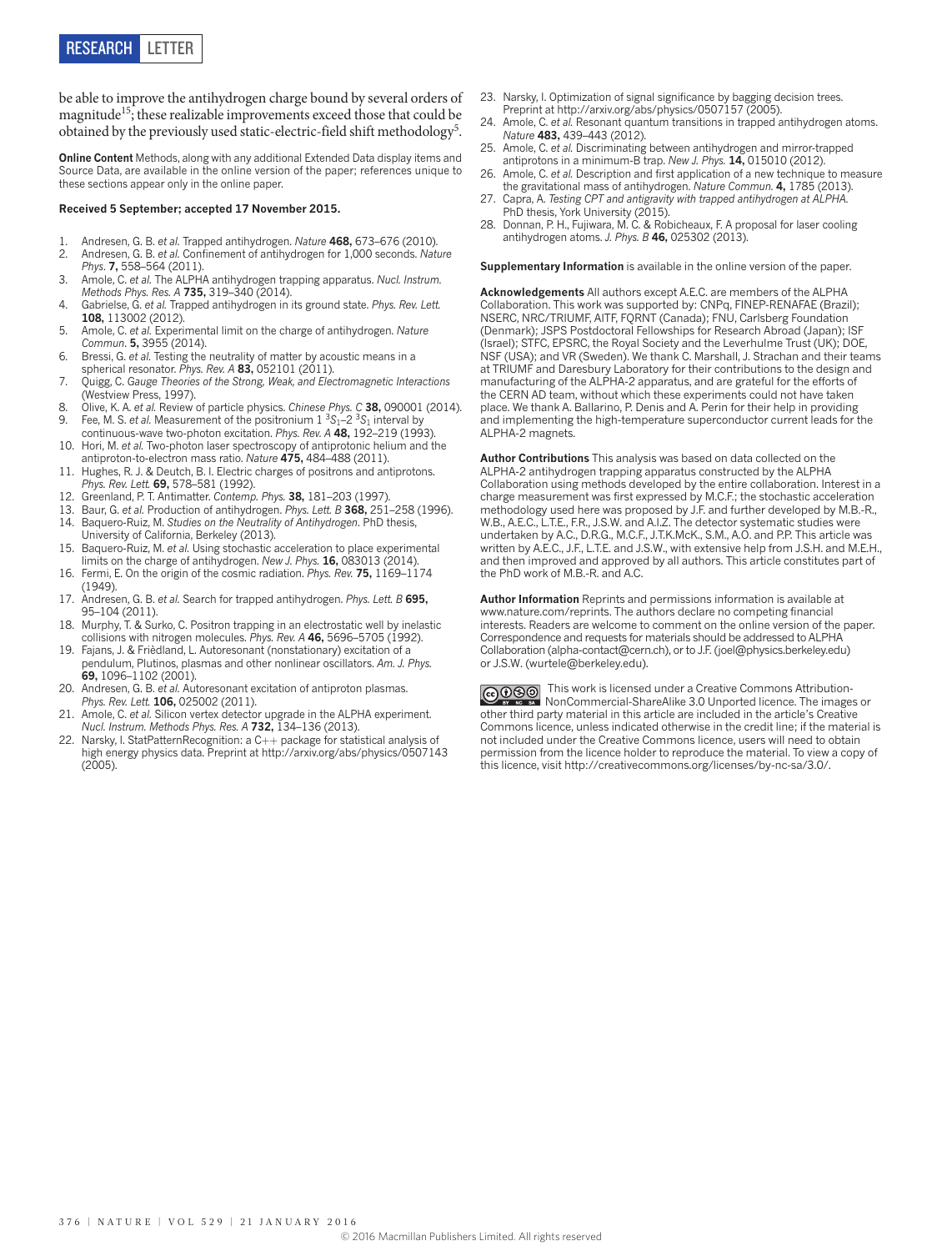## **Methods**

**Stochastic potentials.** The stochastic potentials are applied by biasing the electrically isolated trap electrodes shown in [Fig. 1a.](#page-1-0) Within the approximately 280-mm-long trapping region, we impose roughly 2.25 spatial periods of an electric potential that varies between approximately  $\pm 100$  V (see [Fig. 1c](#page-1-0)). These potentials come in fifty time-identical repetitions (see [Fig. 2a](#page-1-1)). Individual repetitions last 1.698s and are spaced at intervals of 2.298s. Each repetition begins and ends with the potentials zeroed. Within each repetition, the potential cycles between that shown in [Fig. 1c](#page-1-0) and its negation; the average time interval between transitions is 1 ms. Thus, there are 1,698 transitions in each repetition and  $N\!=\!84,\!900$  transitions in total. Typical time histories of the potentials are shown in [Fig. 2b–d.](#page-1-1) The transitions begin in synchronization for all electrodes; the differences between the attacks (the rise times of each pulse) and magnitudes of the three potentials shown in [Fig. 2b–d](#page-1-1) are due to deliberate differences in the amplifiers and filters driving the electrodes. These differences are precisely modelled in our simulations, and are not otherwise germane to the results presented here.

**Data collection.** All data were collected in two adjacent half-shifts, separated by an off-shift period, at CERN's AD. The data collection followed the protocol outlined above of strict alternation of stochastic and null trials. Data collection ended when we reached the predetermined number (ten) of trials of each type. Trials that had an immediately obvious failure (no antiprotons delivered from the AD, premature failure of our magnet system and so on) were aborted and repeated; otherwise, all the data that were collected are presented here.

**Equation of motion.** The antiatom equation of motion in the trap is

$$
M\ddot{\mathbf{x}} = \nabla(\boldsymbol{\mu} \cdot \mathbf{B}) + Qe(\mathbf{E} + \dot{\mathbf{x}} \times \mathbf{B})
$$
 (2)

Here,  $x = x(t)$  is the centre-of-mass position of an antiatom at time *t*,  $E = E(x, t)$ and  $B = B(x)$  are the applied electric and magnetic fields, *M* is the total mass and  $\mu$  is the magnetic moment of antihydrogen. A trapped antiatom must be low-*B*-field-seeking, so the direction of *μ* is assumed to adiabatically track the direction antiparallel to  $B(x(t))$ .

**Simulations.** The simulations mimic the experimental procedures closely, and are similar to those in refs [1,](#page-3-0) [2](#page-3-21), [5,](#page-3-2) [14](#page-3-11), [15](#page-3-12), [25](#page-3-22) and [26](#page-3-23), in which numerous tests of robustness of the dynamical model and numerical approximations have been performed. Simulated antiatoms are launched from a volume corresponding to the precursor positrons. The antiatoms are drawn from an energy distribution obeying a truncated 3D Maxwellian, which scales as  $E_0^{1/2}$  at low energies, where  $E_0$  is the initial energy of the antiatoms. The truncation energy is set to  $0.75$  K, well above the trap depth of  $E_{well}=0.54$  K, but well below the positron temperature of tens of kelvin that sets the overall Maxwellian temperature. As discussed below, the antiatoms are then held for 1.2 s. Most of the antiatoms with energies above *E*well will be lost during this relaxation/randomization time; however, a few, on quasi-bound orbits, will remain<sup>[2](#page-3-21),[29](#page-5-0)</sup>.

In the experiment, we mix positrons and antiprotons for 1s. Antihydrogen production peaks at the beginning of the mixing phase, but we do not know when within the mixing phase the antihydrogen that is trapped is created. After mixing, the antiatoms are allowed to randomize for 0.4 s. During this relaxation/randomization phase, electric fields are applied that clear the positrons and antiprotons remaining in the trap. We do not model these fields because they are generally weak compared to the stochastic potentials, there are few transitions and, experimentally, both the stochastic and null trials experience these fields. Altogether, these phases take a total of 1.4s; in the simulations, to account for the uncertainty in the synthesis time, we allot 1.2 s for this composite relaxation/randomization time. We note that 1.2 s is short compared to the 114.9-s stochastic/hold phase, and that relaxation continues during this phase. Thus, the 0.2-s uncertainty has a negligible effect on our results.

We launch 1,000 antiatoms for each case we study. About 67% of these antiatoms survive the initial relaxation phase. Because 61% have initial energy below *E*well, the remaining 6% are on quasi-bound orbits.

As discussed in the main text, we then propagate the antiatoms remaining after the relaxation phase for 114.9s without the stochastic electric fields (null trials), or with the stochastic fields and with an assumed *Q* (stochastic trials). At the end of the 114.9s, we count the number of antiatoms that have survived the simulation to determine the survival probability; there is no need to model the magnetic field shut-off used to count the antiatoms in the experiment.

We use a symplectic leap-frog propagator to numerically integrate equation (2). The electric potentials in the simulation are determined from a precise model of the trap geometry, using the COMSOL finite element code<sup>30</sup> to solve the Laplace equation, and the measured time-history of the potentials on each electrode (see [Fig. 2\)](#page-1-1). The magnetic field is calculated from high-accuracy analytic expansions derived from numerical Biot-Savart modelling<sup>25</sup>. We do not see any interesting effects from coarsening the field solutions (see also ref. [5\)](#page-3-2).

Simulation convergence studies show that the step size need not be shorter than 4μs; we used 0.8μs for the simulations reported here. They also indicate that the electrode drive amplifier response time need only be known to the 4-μs level, which is well within its measured accuracy.

**Bayesian analysis.** In the Supplementary Information, we present a complete Bayesian analysis that explicitly accounts for uncertainty in the relationship between *s* and |*Q*| due to the finite number of samples in our Monte Carlo simulations, and for various systematic effects. Here, we give an abbreviated analysis. We search for the value of the survival probability,  $s^*$ , that yields a (1 − α) posterior credible interval given our observations

$$
1 - \alpha = \int_{s^*}^1 ds' p(s' | N_s, N_n)
$$
 (3)

Here,  $p(s \mid N_s, N_n)$  is the probability density for the survival probability *s*, given a total of  $N_s$  observed atoms in the stochastic trials and  $N_n$  observed atoms in the null trials, and  $1 − α = 0.683$  for the equivalent of a  $1σ$  credible interval. Bayesian formalism gives

$$
p(s|N_{\rm s}, N_{\rm n}) = \frac{\int_0^\infty {\rm d}r' p(N_{\rm s}, N_{\rm n} \, | \, s, r') \pi(s) \pi(r')}{\int_0^1 {\rm d}s' \int_0^\infty {\rm d}r' p(N_{\rm s}, N_{\rm n} \, | \, s', r') \pi(s') \pi(r')} \tag{4}
$$

where  $\pi(s)$  and  $\pi(r)$  are the priors on *s* and *r*, respectively. The likelihood  $p(N_s, N_n \mid s, r)$  is given by

$$
p(N_s, N_n \, | \, s, r) = \sum_{n \ge N_s}^{\infty} \left[ \binom{n}{N_s} s^{N_s} (1-s)^{n-N_s} \right] \left[ \frac{(Kr)^n}{n!} e^{-Kr} \right] \left[ \frac{(Kr)^{N_n}}{N_n!} e^{-Kr} \right] \tag{5}
$$

$$
=\frac{(Krs)^{N_s}}{N_s!}e^{-Krs}\frac{(Kr)^{N_n}}{N_n!}e^{-Kr}
$$
(6)

where  $K = 10$  is the number of stochastic and null trials. The first factor in the summation in equation (5) is a binomial subsampling of the Poisson-distributed number (given by the second factor) of antiatoms *n* present in the stochastic trials. (The Poisson assumption is further discussed in the Supplementary Information.) This subsampling models loss, with probability 1−*s*, due to the stochastic fields. The third factor is the Poisson-distributed number of antiatoms present in the null trials. The first two terms can be combined into a single Poisson process, yielding equation (6).

The bound on |*Q*| compatible with the current experiment is substantially lower than the previously reported bound<sup>[5](#page-3-2)</sup>, and we do not possess accurate prior information about the actual observation rate *r* in the particular trials used here. Hence, we choose to use uninformative priors. Various notions of uninformativeness have been suggested<sup>31</sup>. For both binomial and Poisson sampling distributions, the widely used Bernardo–Berger reference priors<sup>32</sup>, Jeffreys invariant priors<sup>33</sup> and Rodriguez entropic priors $34$  all coincide, and are given by

$$
\pi(s) \propto \frac{1}{\sqrt{s(1-s)}}; \quad \pi(r) \propto \frac{1}{\sqrt{r}} \tag{7}
$$

When evaluated, equations (3)–(7) suggest that *s*>0.79 and that the corresponding bound on  $|Q|,$  found by inverting the curve in [Fig. 3](#page-2-1), is  $|Q|<$  0.59 p.p.b. without considering systematic uncertainties.

**Bounding the electric dipole moment.** If we take *Q*=0, but change the equation of motion, equation (2), to

$$
M\ddot{\mathbf{x}} = \nabla(\mu \cdot \mathbf{B}) + \alpha \nabla |\mathbf{E}|^2 \tag{8}
$$

to include the effects of electric polarizability, then we can reinterpret our experiment as setting a bound on the polarizability  $\alpha$  of the anithydrogen atoms (in the absence of appreciable permanent monopole or dipole moments). This sets a limit of  $\alpha$  < 3 × 10<sup>6</sup> $\alpha_0$ , at 68.3% confidence, not including systematic effects, where  $\alpha_0\!=\!4\pi\varepsilon_0\!\times\!0.667\times10^{-24}\text{cm}^3$  is the known polarizability of hydrogen<sup>8</sup>. Note that effects due to polarizability will ultimately limit the precision of the stochastic methodology.

If instead we take  $Q=0$  and  $\alpha=0$ , and change the equation of motion to

$$
M\ddot{\mathbf{x}} = \nabla(\mu \cdot \mathbf{B}) + \nabla(\mathbf{p} \cdot \mathbf{E}) \tag{9}
$$

then we can interpret our experiment as setting a bound on a permanent electric dipole moment *p* of antihydrogen. This gives a bound of 10−<sup>9</sup> *e* cm at 68.3% confidence not including systematic effects. If this moment were to come from, for instance, a positron dipole moment, then quantum corrections<sup>35</sup> would loosen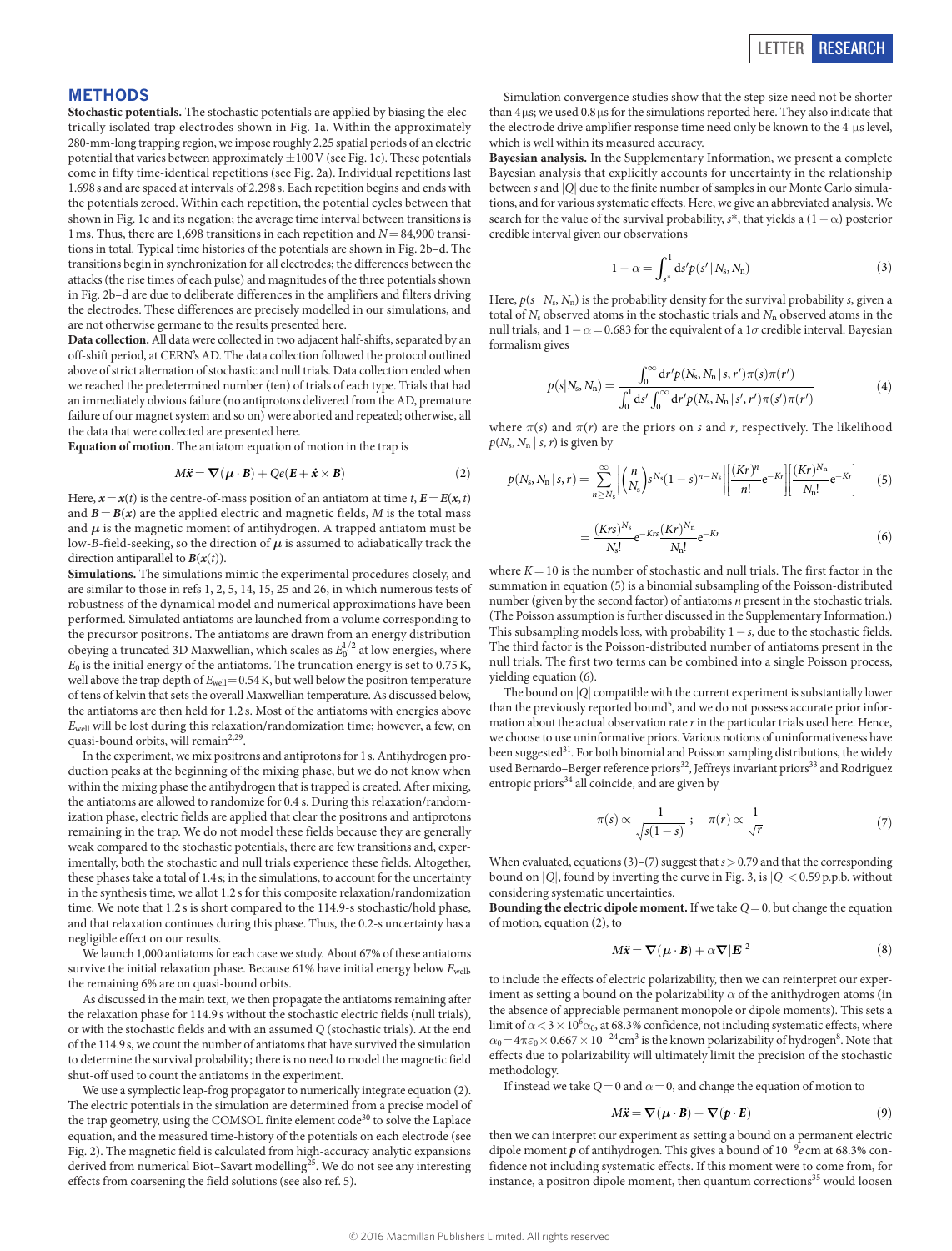the bound to about 10<sup>−</sup><sup>5</sup> *e* cm. This bound is many orders of magnitude greater than the current bound on the electron dipole moment of  $9.7 \times 10^{-29}$ *e* cm (ref. [36\)](#page-5-7). **Identification of antihydrogen.** Antihydrogen detection, and cosmic ray rejection, is based on previous work within the ALPHA experiment (see ref. [37\)](#page-5-8). By taking the energy deposited in each strip of the SVD, clusters of activated strips can be summed into 'raw hits'; raw hits from either side of a silicon module can be paired to make 'hits'; hits can be compared in 3D space to create 'tracks'; and tracks can be combined to point to an annihilation vertex.

The detector only detects the pions that are produced by the antiproton annihilations when antihydrogen atoms annihilate on the trap wall or on the verylow-density background gas; the detector is insensitive to the γ-rays produced by the simultaneous positron annihilations. We have developed many techniques for first eliminating antiprotons from our trap before the detection phase, and then discriminating between antihydrogen annihilations and the unlikely antiproton annihilations that might occur if some unbound antiprotons were still present $^{1,17,25}$  $^{1,17,25}$  $^{1,17,25}$  $^{1,17,25}$ . We are confident that the events reported here are due to antihydrogen annihilations only.

To determine the best significance of antihydrogen detection against background, we fed multiple selection variables that measure the event shape and orientation into a MVA<sup>[22–24](#page-3-19)</sup>. Complete reconstruction of the annihilation vertex is only part of the input to this MVA, because this method combines low- and high-level reconstruction data in a machine-learning algorithm. We used a large annihilation data sample and a large, independent, background data sample to train the machine-learning algorithm. The annihilation samples have fewer than 1% cosmic events and the background sample consists entirely of background events because the data are collected in the absence of antiprotons in the experiment. We then tested the performance of the MVA technique on a dedicated, separate test sample of data. Once trained, we used the MVA to analyse events that were detected during the experimental trials, and classified each event as either an antihydrogen annihilation event or as a background cosmic event. Note that we can tune the MVA differently for significance optimization during the stochastic/hold phase (2) and the release phase (3); for instance, we can decrease the false-negative rate where possible (increase the detection efficiency), at the cost of increasing the false-positive rate.

**MVA of the release phase (3).** With the MVA optimized for the 30-ms observation window of the release phase (3),  $(82.3 \pm 0.2)$ % of the annihilation events are accepted with a background rate of 242 mHz  $\pm$  2%, which gives (0.073  $\pm$  0.002)  $\ll$  1 expected cosmic rays in the observation window of both the null and stochastic trials. The results of these trials are reported in [Table 1,](#page-2-0) and are the primary data used here.

**MVA of the stochastic/hold phase (2).** For the 10 null and 10 stochastic trials, events detected during the stochastic/hold phase (2) (before release) were fed into a differently trained MVA classifier that has a detector acceptance of  $(46.1 \pm 0.3)$ % and a cosmic background rate of 6 mHz with 11% uncertainty (see [Extended Data Table 1](#page-7-0)). Stochastic/hold phase events might have arisen from the escape of quasi-bound antiatoms, from annihilations on residual gas, or from ejection of the antiatoms by the stochastic acceleration. We performed a detailed statistical analysis to determine whether anything other than background needs to be introduced to account for the observed counts in [Extended Data Table 1.](#page-7-0) That analysis (see Supplementary Information) shows that there is no reason to reject the assumption that these phase (2) counts are due to background, and thus do not provide reliable additional information regarding *Q*.

**Detector performance.** Because consistency between the detector performance during the null and stochastic trials is critical for this analysis, we rigorously scrutinized and cross-checked the performance of the SVD with scintillation detectors placed on the outside of the apparatus. We examined several quality-of-data (QOD) criteria using both cosmic data from dedicated cosmic observation windows, and annihilation data from the mixing phase of experimental trials. We found no anomalous differences between the stochastic and null trials. The results of these tests<sup>27</sup> are summarized in [Extended Data Fig. 1](#page-6-0).

- <span id="page-5-0"></span>29. Bowman, J. D. & Penttila, S. I. On the measurement of the neutron lifetime using ultracold neutrons in a vacuum quadrupole trap. *J. Res. Natl Inst. Stand. Technol.* **110,** 361–366 (2005).
- <span id="page-5-2"></span><span id="page-5-1"></span>30. COMSOL,<http://www.comsol.com/>(COMSOL, Inc., 2015).
- 31. Kass, R. E. & Wasserman, L. The selection of prior distributions by formal rules. *J. Am. Stat. Assoc.* **91,** 1343–1370 (1996).
- <span id="page-5-3"></span>32. Berger, J. O. *Statistical Decision Theory and Bayesian Analysis* 2nd edn (Springer, 1985).
- <span id="page-5-4"></span>33. Jeffreys, H. *Theory of Probability* 3rd edn (Clarendon Press, 1961).
- <span id="page-5-5"></span>34. Rodriguez, C. C. in *Maximum Entropy and Bayesian Methods* (ed. Fougère, P. F.) Vol. 39 of *Fundamental Theories of Physics* 31–39 (Springer, 1990).
- <span id="page-5-6"></span>Sandars, P. G. H. The electric-dipole moments of an atom II. The contribution from an electric-dipole moment on the electron with particular reference to the hydrogen atom. *J. Phys. B* **1,** 511–520 (1968).
- <span id="page-5-7"></span>The ACME Collaboration. Order of magnitude smaller limit on the electric dipole moment of the electron. *Science* **343,** 269–272 (2014).
- <span id="page-5-8"></span>37. Andresen, G. B. *et al.* Antihydrogen annihilation reconstruction with the ALPHA silicon detector. *Nucl. Instrum. Methods Phys. Res. A* **684,** 73–81  $(2012)$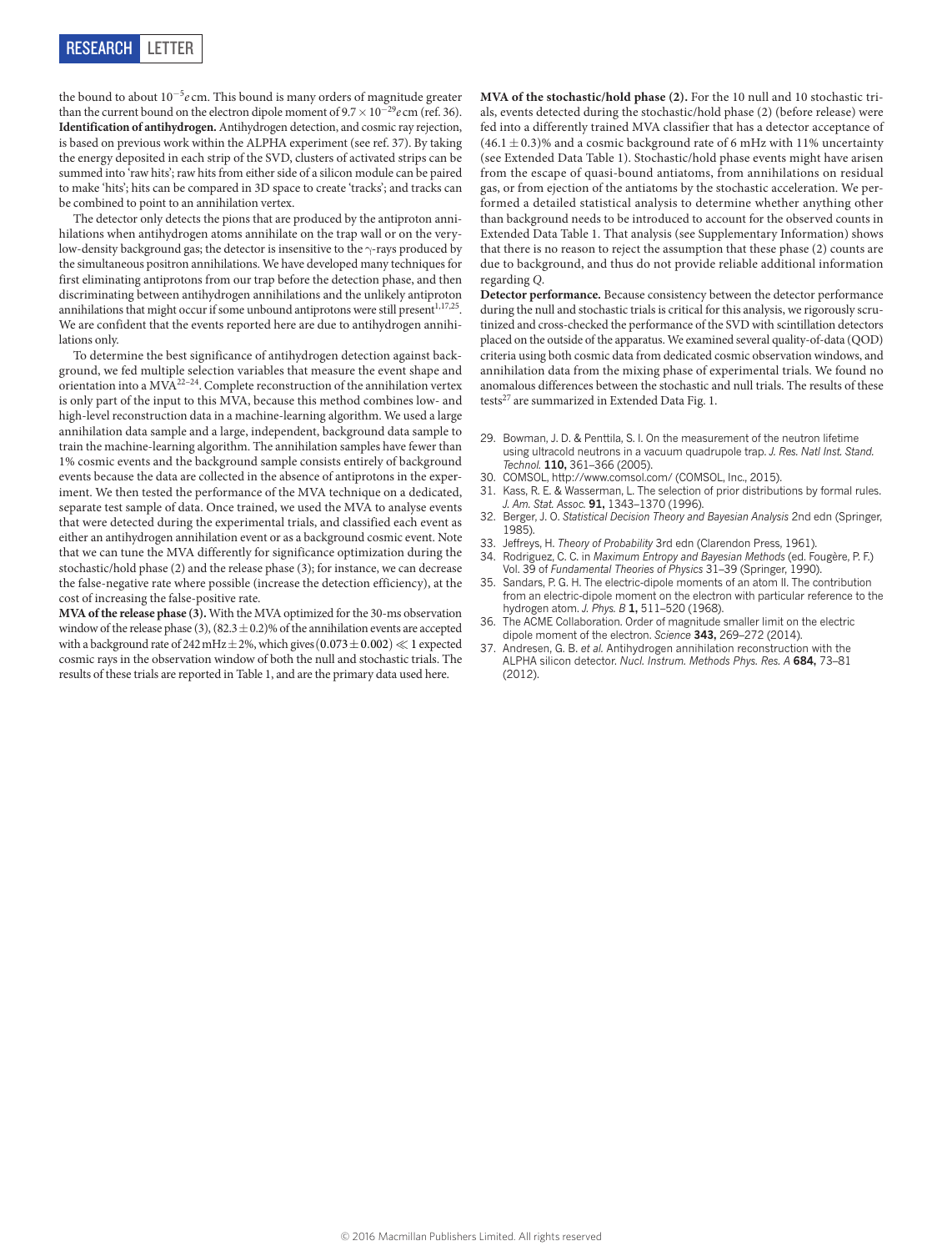

<span id="page-6-0"></span>**Extended Data Figure 1** | **Quality-of-data (QOD) tests.** QOD tests comparing the ratios of various quantities during stochastic and null trials. No difference corresponds to a ratio of 1, and the error bars are 1*σ*. Both mixing and background data were analysed in several tests. Background SVD triggers refers to the number of times the SVD meets our trigger condition. This number is counted even when the detector is vetoed because it is being read out. Background/mixing SVD readouts refers to the number of events read out by the detector. During cosmic (background) data collection, this value is not saturated; however, during mixing it is. Background/mixing SVD triggers/PMT is the ratio of the number of readout events that trigger the SVD, and the number of

counts in adjacent scintillating detectors<sup>[3](#page-3-20)</sup>. The scintillators have a lower detection efficiency and faster response than the SVD, so this ratio tests for saturation of the SVD rate. Background/mixing raw hits is a count of strip clusters with energy deposited 3*σ* above noise. This is the lowest level of reconstruction analysis. Background/mixing hits is a count of voxel hit clusters, that is, the number of coincident raw hits on both the n- and p-side of the silicon detector modules. Background/mixing helices is the number of three-hit combination tracks that point to the centre of the SVD. Linear correlation of module occupancy is the gradient of a line of best fit between the relative occupancy counts in the two experiments. Here occupancy is defined as the number of hits in a module.